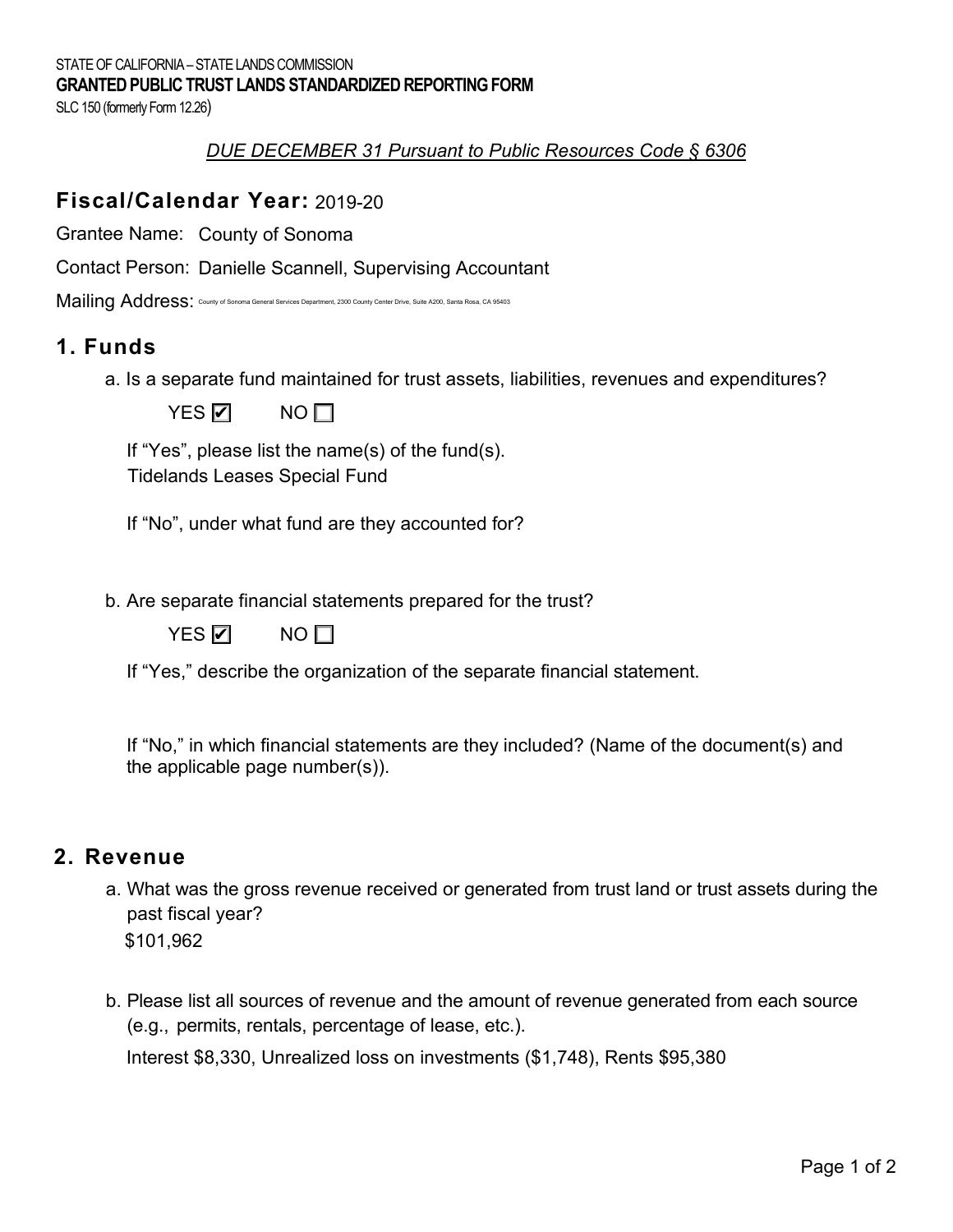SLC 150 (formerly Form 12.26)

## **3. Expenses**

- a. What was the total expenditure of funds received or generated from trust land or assets during the past fiscal year? \$217,378
- b. What expenses were allocated or charged directly to the trust? Please list the source of the expenditure and the amount expended. All expenses incurred from fund balance.
- c. Have there been any capital improvements over \$250,000 within the current fiscal year? Are any capital improvements over \$250,000 expected in the next fiscal year?
- d. Describe any other disposition of trust funds or assets or any other disposition of the trust lands or trust assets themselves. Include any internal funds that were transferred to other grantees, to the management of entity or under the management of another political subdivision of the grantee under an agreement, settlement, or memorandum of understanding. No<br>Describe any other disposition of trust funds or assets or any other disposition of the trust<br>lands or trust assets themselves. Include any internal funds that were transferred to other<br>grantees, to the management of en

at Bodega Bay, CA. Transferred \$185,000 to Porto Bodega Dock Repair capital project.

## **4. Beginning and Ending Balance**

 Please list the beginning and ending balances for the tidelands trust fund(s) for this past fiscal year.

Beginning Fund Balance as of 7/1/19 \$414,642 Ending Fund Balance as of 6/30/20 \$299,226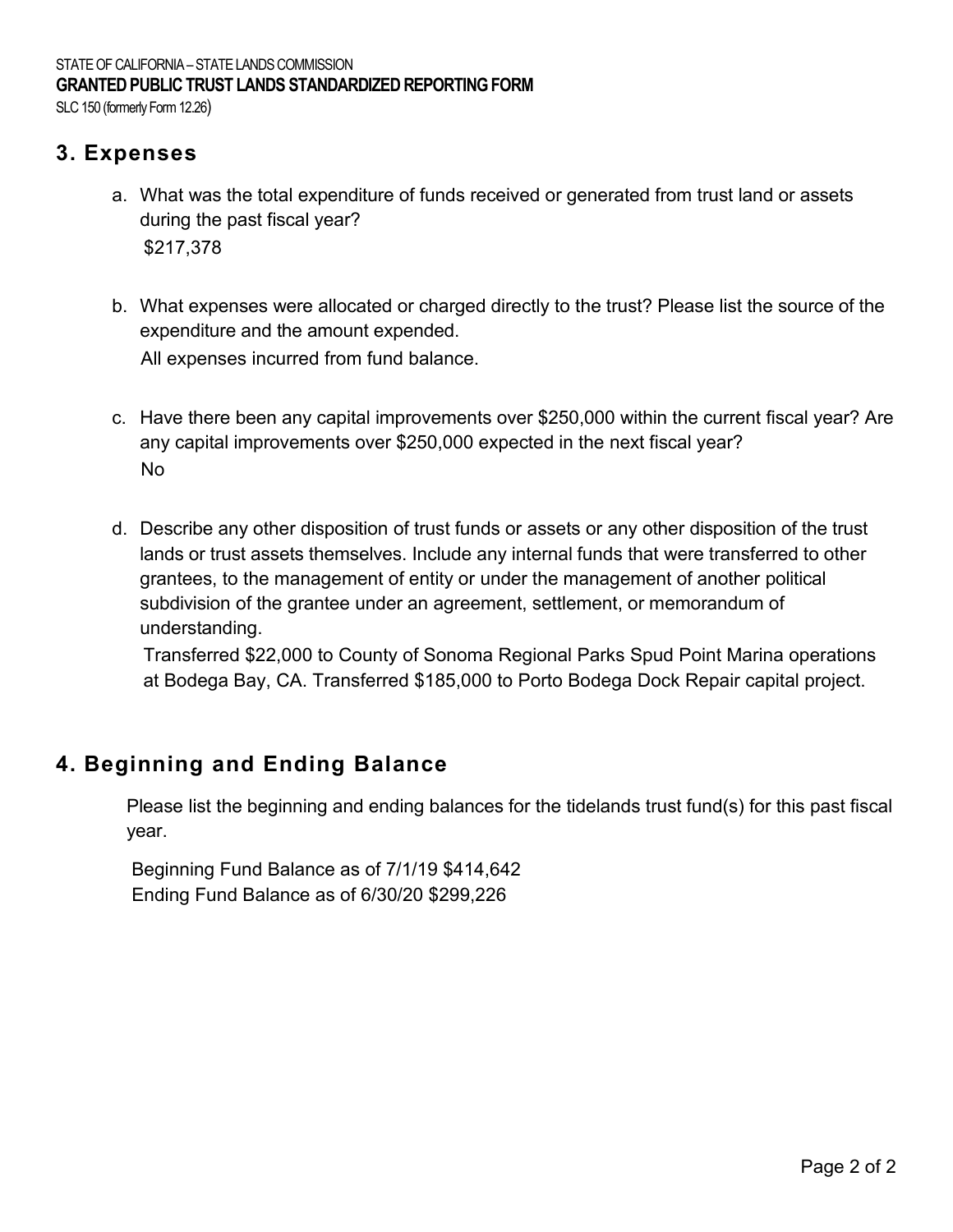- TO: Ms. Michaela Moser, Public Land Management Specialist
- FROM: Danielle Scannell, Supervising Accountant
- SUBJECT: Tidelands Trust Financial Statement Fiscal Year Ending June 30, 2020 File Ref: FG 18-00.2

### Attached per your request are:

- 1) Revenue Detail for FY 2019-20
- 2) Annual Report (Financial Statement)
- cc: Keith Lew, Deputy Director Auditor-Controller's Office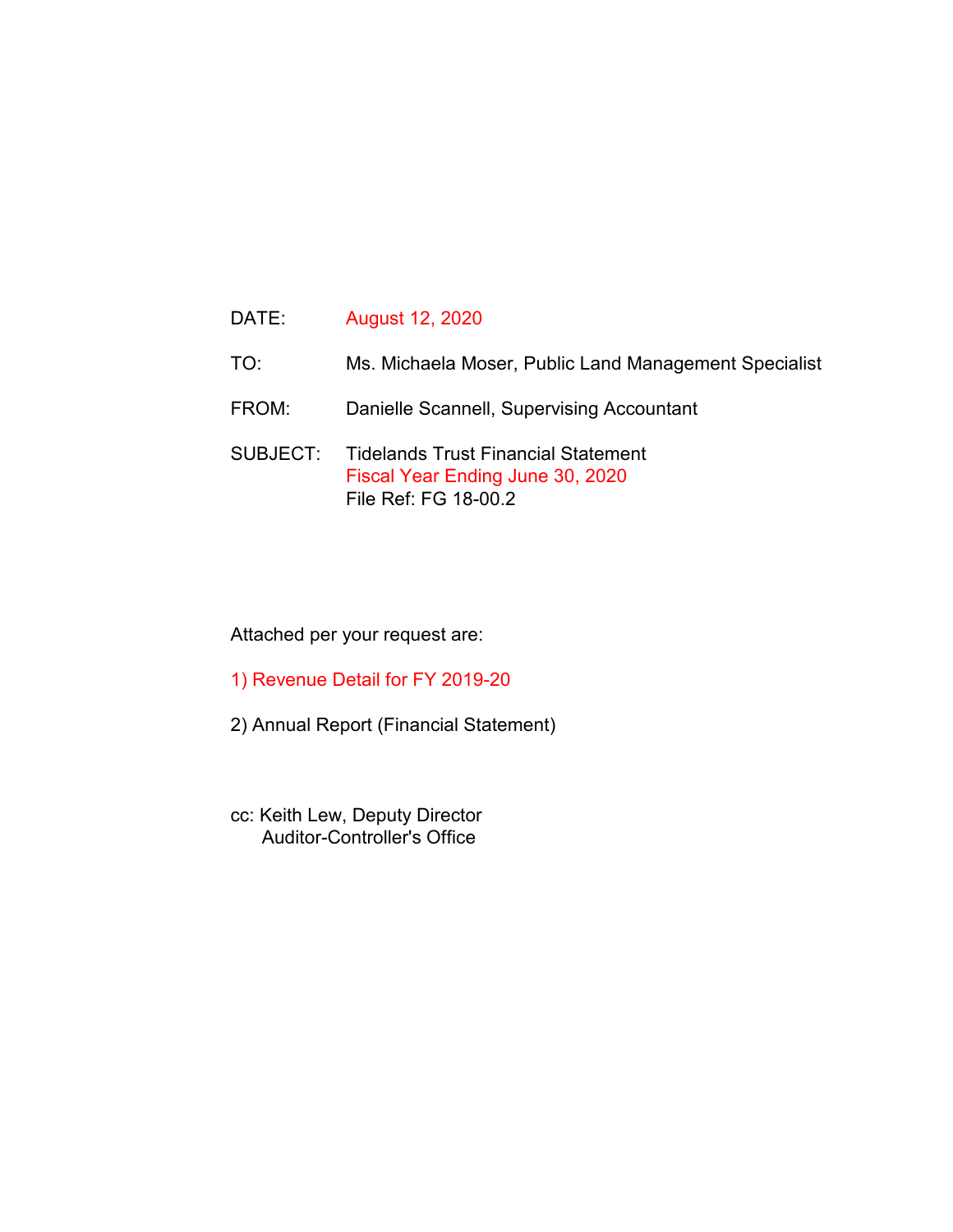# **Tidelands Leases Trust of Sonoma County Financial Statements As of June 30, 2020**

# **Table of Contents**

| $\overline{1}$ |
|----------------|
|                |
|                |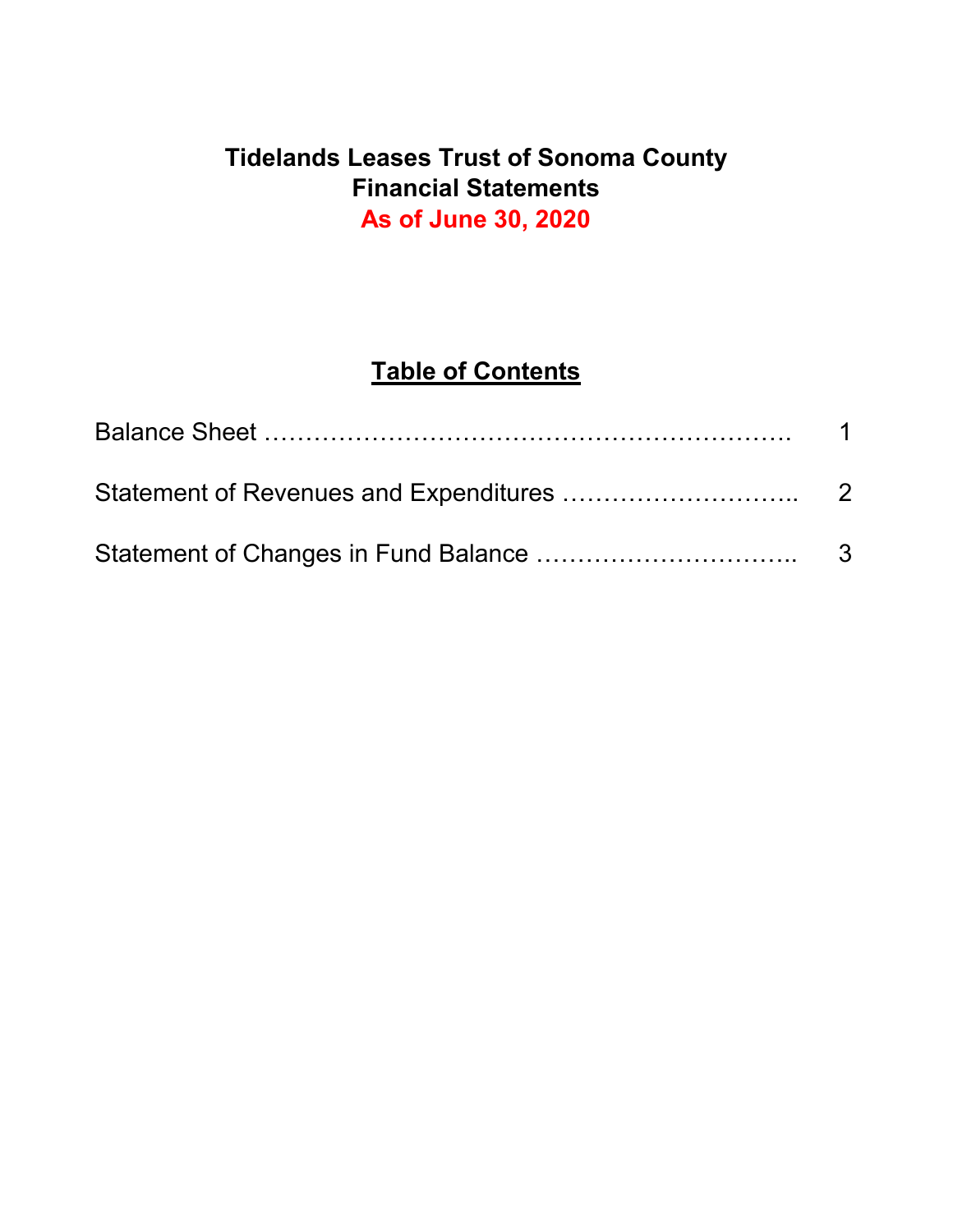## **Tidelands Leases Trust Balance Sheet As of June 30, 2020**

## **Assets**

| <b>Current Assets</b>                                                  |                        |  |  |
|------------------------------------------------------------------------|------------------------|--|--|
| Cash in Treasury - Unrestricted<br>Unrealized gains and losses         | \$<br>308,965<br>1,789 |  |  |
| <b>Total Current Assets</b>                                            | 310,754                |  |  |
| <b>Total Assets</b>                                                    | 310,754                |  |  |
| <b>Liabilities and Fund Balance</b>                                    |                        |  |  |
|                                                                        |                        |  |  |
| Liabilities                                                            |                        |  |  |
| <b>Restricted-Deposits Held From Others</b><br><b>Unearned Revenue</b> | 8,333<br>3,195         |  |  |
| <b>Total Liabilities</b>                                               | 11,528                 |  |  |
|                                                                        |                        |  |  |
| <b>Total Liabilities</b>                                               | 11,528                 |  |  |
| <b>Fund Balance</b>                                                    |                        |  |  |
| Undesignated/Unreserved Fund Balance                                   | 414,642                |  |  |
| <b>Total Fund Balance</b>                                              | 414,642                |  |  |
| <b>Total Liabilities and Fund Balance</b>                              | \$<br>426,170          |  |  |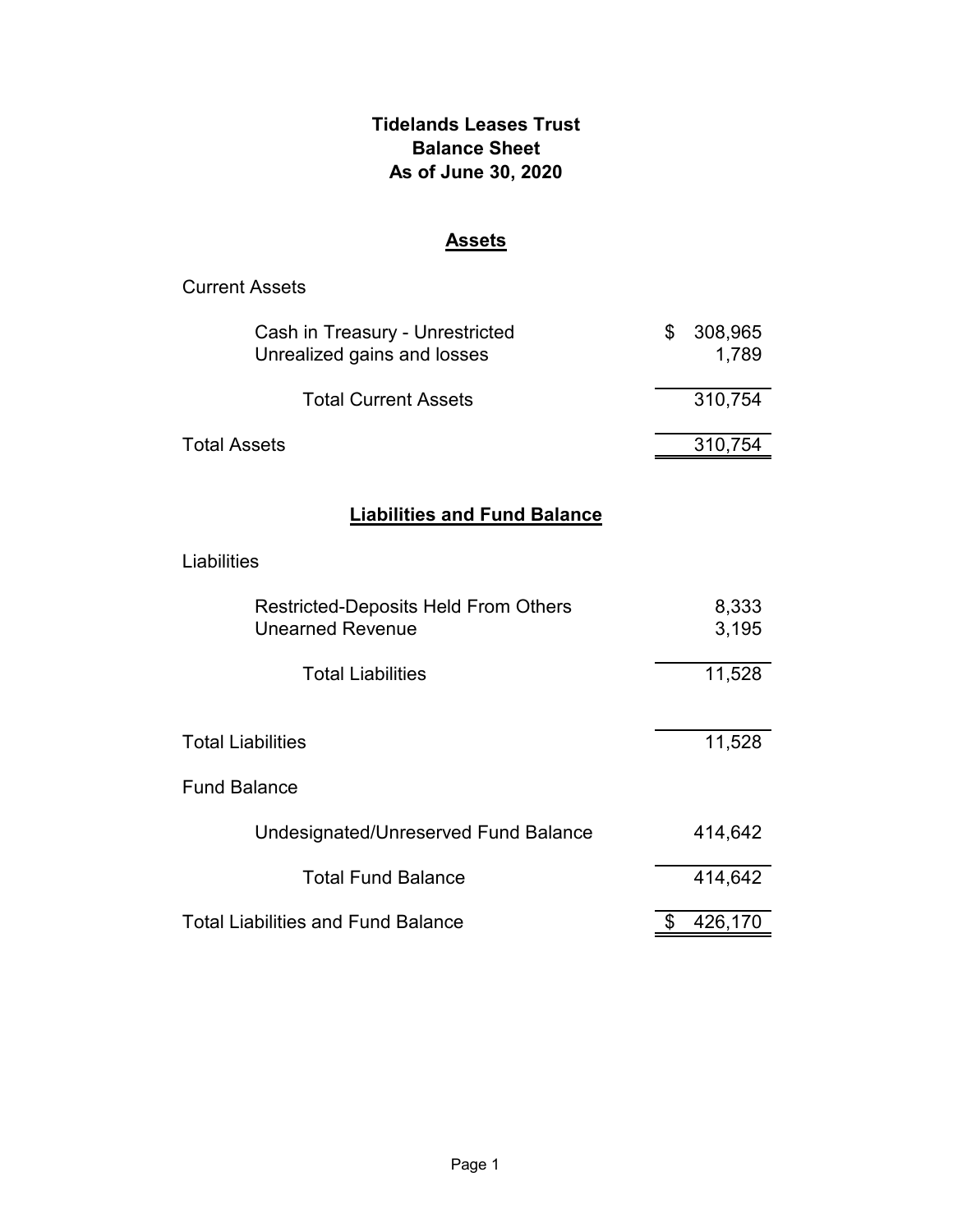## **Tidelands Leases Trust Statement of Revenues and Expenditures Fiscal Year Ending June 30, 2020**

Revenues

| Rents<br>Interest<br>Unrealized gains and losses                                                                                                              | \$<br>95,380<br>8,330<br>(1,748)            |         |
|---------------------------------------------------------------------------------------------------------------------------------------------------------------|---------------------------------------------|---------|
| <b>Total Revenues</b>                                                                                                                                         |                                             | 101,962 |
| Expenditures                                                                                                                                                  |                                             |         |
| Maintenance- Bldg & Improv<br><b>Accounting Services</b><br><b>County Counsel</b><br>Mail services<br><b>Operating Transfers</b><br><b>Total Expenditures</b> | \$<br>901<br>1,810<br>7,659<br>9<br>207,000 | 217,378 |
| Net Source/(Use) of Fund Balance                                                                                                                              |                                             | 115,41  |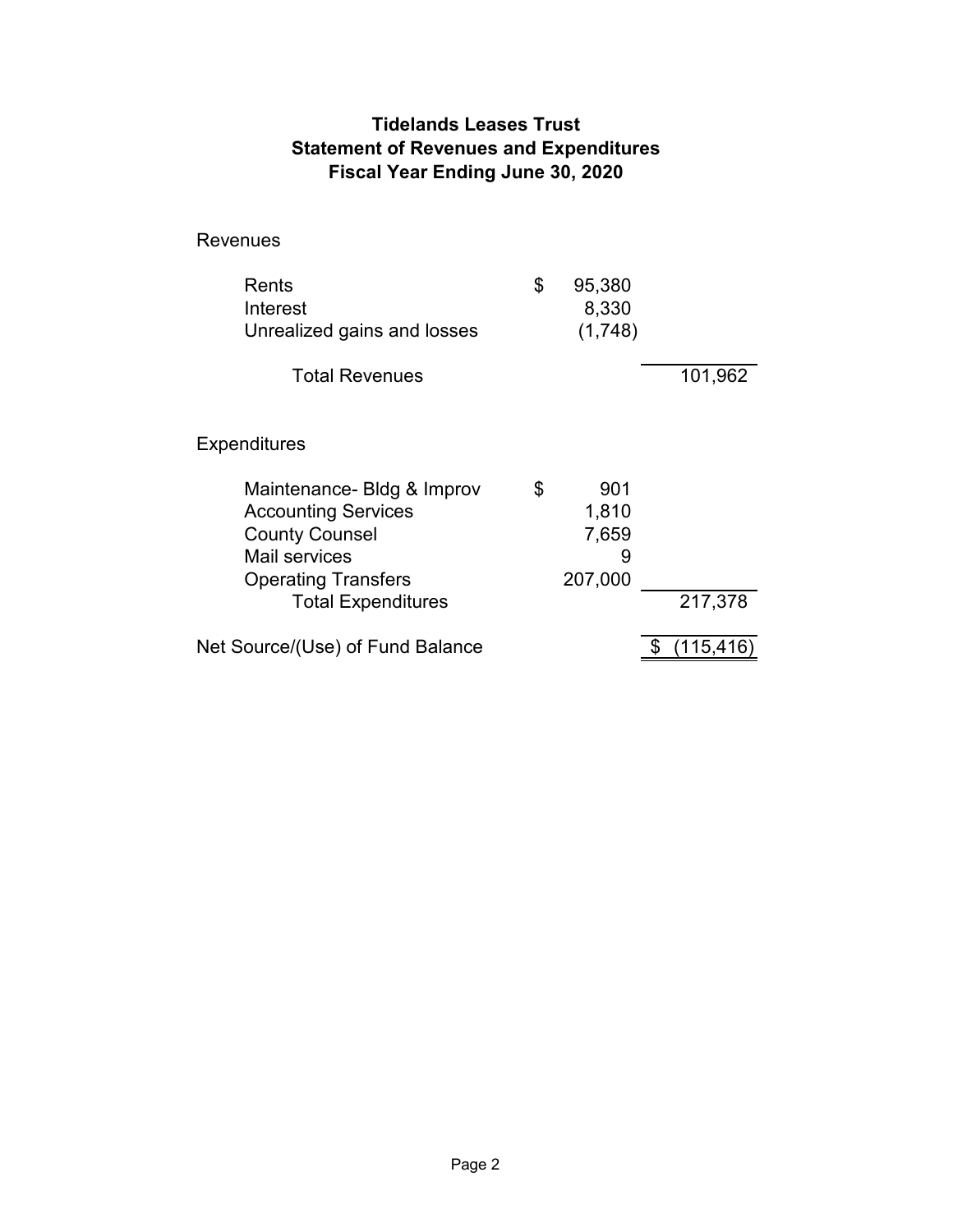## **Tidelands Leases Trust Statement of Changes in Fund Balance Fiscal Year Ending June 30, 2020**

| Fund Balance July 1, 2019        | \$414,642  |
|----------------------------------|------------|
| Net Sources/(Uses                | (115, 416) |
| Fund Balance as of June 30, 2020 | 299,226    |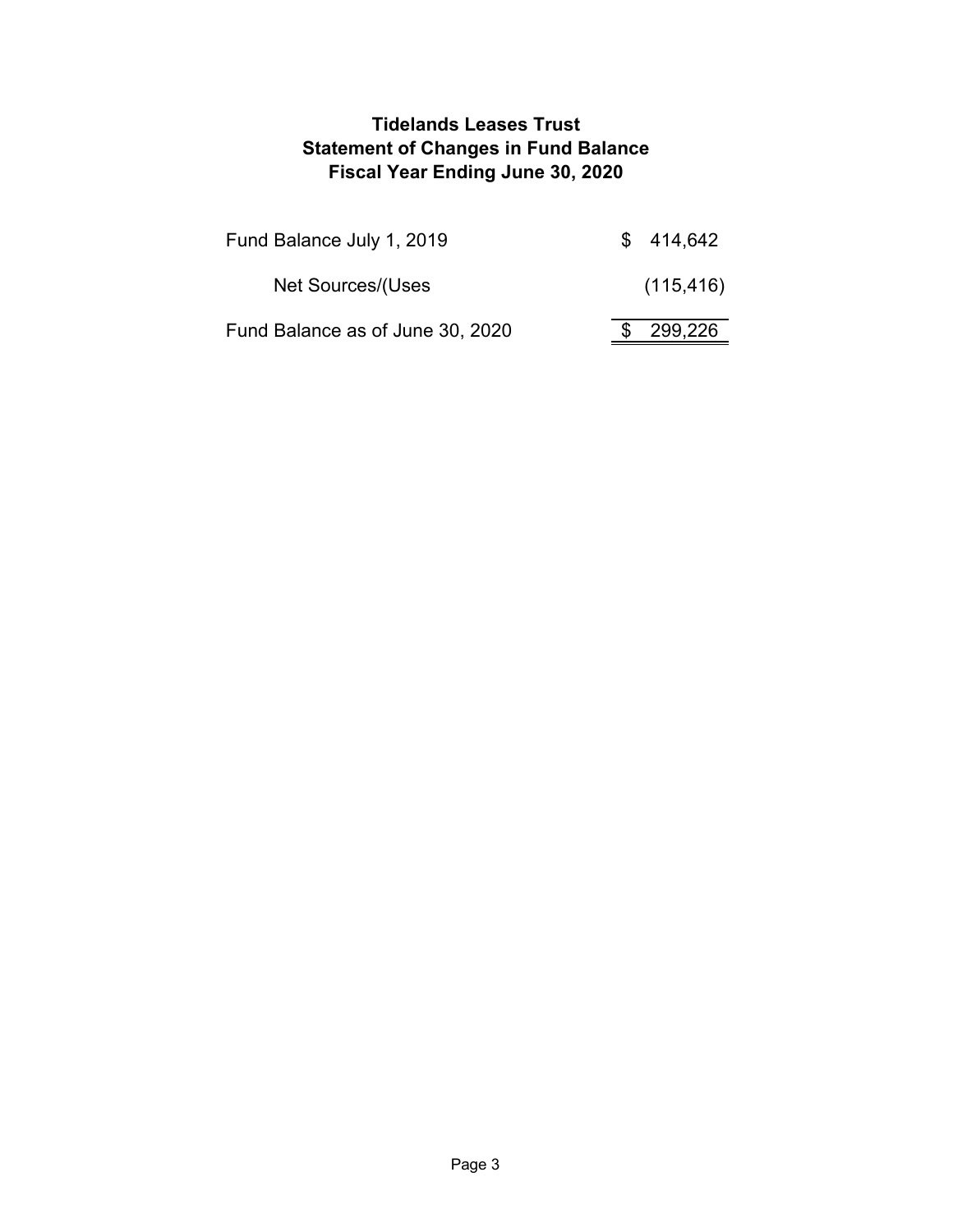#### Tidelands Leases Deferred Revenue - Annual Lease Payments As of June 30, 2020

|                       |                 |          | Annual                                          | No. Mos.          | Deferred |
|-----------------------|-----------------|----------|-------------------------------------------------|-------------------|----------|
| Tenant                | Lease Term      | Due Date | Amount Paid                                     | Deferred          | Revenue  |
| Bodega Harbour        | 10/1/19-9/30/20 | 10/01/20 | 12.780.00                                       | 3                 | 3,195.00 |
| Tides Wharf 2020 Rent | 7/1/2020        | 06/30/20 | ۰.                                              | 0                 |          |
| Lucas Wharf 2020 Rent | 7/1/19-6/30/20  | 06/30/20 |                                                 | 0                 |          |
|                       |                 |          | Total Calculated Deferred Revenue as of 6/30/20 |                   | 3.195.00 |
|                       |                 |          | Balance Per EFS as of 6/30/20                   |                   | 3,195.00 |
|                       |                 |          |                                                 | <b>Adjustment</b> |          |
|                       |                 |          |                                                 |                   |          |

**Note:** Bodega Harbour listed above pays rent once per year. Deferred portions of annual lease rents are prorated according to the lease term periods. Lucas Wharf pays monthly and paid one month in advance.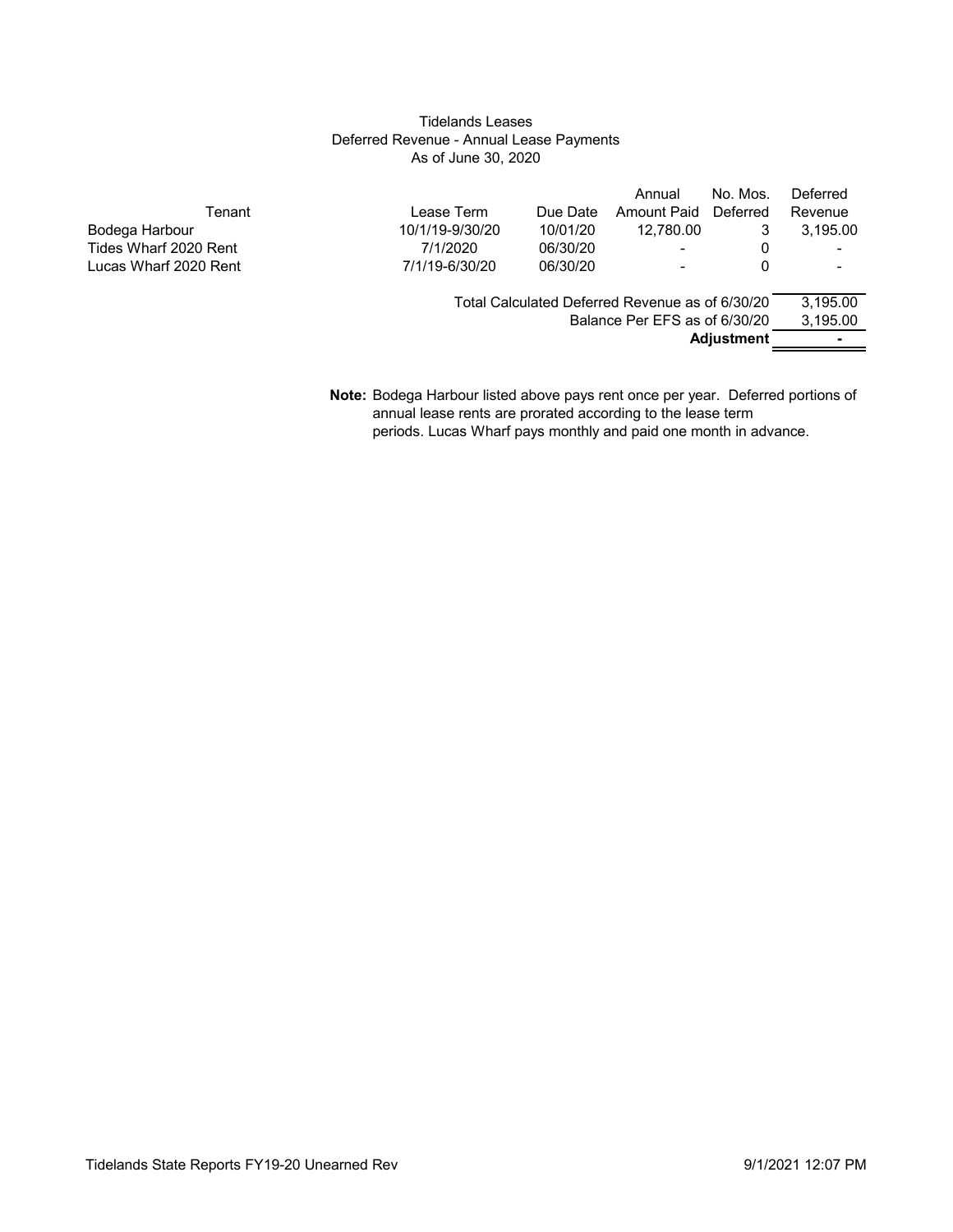#### **Tidelands Leases Rent Revenue 21040500 - 44105 As of June 30, 2020**

| Tenant<br>Monthly Lease Payments:                                                          | <b>Jul-19</b> | Aug-19                   | Sep-19                                               | Oct-19    | <b>Nov-19</b>            | $Dec-19$                 | $Jan-20$ | Feb-20                   | Mar-20                   | Apr-20                   | May-20                   | $Jun-20$                 | Total                              |
|--------------------------------------------------------------------------------------------|---------------|--------------------------|------------------------------------------------------|-----------|--------------------------|--------------------------|----------|--------------------------|--------------------------|--------------------------|--------------------------|--------------------------|------------------------------------|
| Lucas Wharf<br>Porto Bodega (#s 1 & 3)                                                     |               |                          | $\overline{\phantom{a}}$<br>$\overline{\phantom{a}}$ | 1,000.00  |                          |                          |          | 1,000.00                 |                          |                          | 750.00                   | $\sim$                   | 2,750.00                           |
| Porto Bodega (#s 23,30,32,33 & 36)<br>The Tides Wharf                                      | 1,166.66      | $\overline{\phantom{a}}$ | 1,166.66                                             | 583.33    | 583.33                   | 583.33                   | 583.33   | $\overline{\phantom{a}}$ |                          |                          |                          | $\overline{\phantom{a}}$ | 4,666.64                           |
| Subtotal Montly Leases                                                                     | 1,166.66      | $\overline{\phantom{a}}$ | 1,166.66                                             | 1,583.33  | 583.33                   | 583.33                   | 583.33   | 1,000.00                 | $\overline{\phantom{0}}$ | $\sim$                   | 750.00                   | $\sim$                   | 7,416.64                           |
| Annual Lease Payments:<br>Bodega Harbour<br>Porto Bodega<br>Lucas Wharf (% of gross sales) |               |                          | $\overline{\phantom{a}}$                             | 12,780.00 | $\overline{\phantom{a}}$ | $\overline{\phantom{a}}$ | 6,000.00 |                          |                          |                          | $\overline{\phantom{a}}$ | 69,183.04                | 12,780.00<br>6,000.00<br>69,183.04 |
| <b>Subtotal Annual Leases</b>                                                              |               |                          | $\sim$                                               | 12,780.00 | $\overline{\phantom{0}}$ | $\overline{\phantom{a}}$ | 6,000.00 | $\overline{\phantom{a}}$ | $\overline{\phantom{0}}$ | $\overline{\phantom{0}}$ | $\overline{\phantom{a}}$ | 69,183.04                | 87,963.04                          |
| <b>Rent Revenue Subtotal</b>                                                               | 1,166.66      | ٠                        | 1,166.66                                             | 14,363.33 | 583.33                   | 583.33                   | 6,583.33 | 1,000.00                 | $\blacksquare$           |                          | 750.00                   | 69,183.04                | 95,379.68                          |
| Adjustments:<br><b>Tides Wharf</b>                                                         |               |                          |                                                      |           |                          |                          |          |                          |                          |                          |                          |                          |                                    |
| <b>Subtotal Receivables</b>                                                                |               |                          |                                                      |           |                          |                          |          |                          |                          |                          |                          |                          | $\overline{\phantom{a}}$           |
|                                                                                            |               |                          |                                                      |           |                          |                          |          |                          |                          |                          |                          |                          |                                    |
| <b>Rent Revenue Per EFS</b>                                                                | 1,166.66      |                          | 1,166.66                                             | 14,363.33 | 583.33                   | 583.33                   | 6,583.33 | 1,000.00                 | ٠                        |                          | 750.00                   | 69,183.04                | 95,379.68                          |